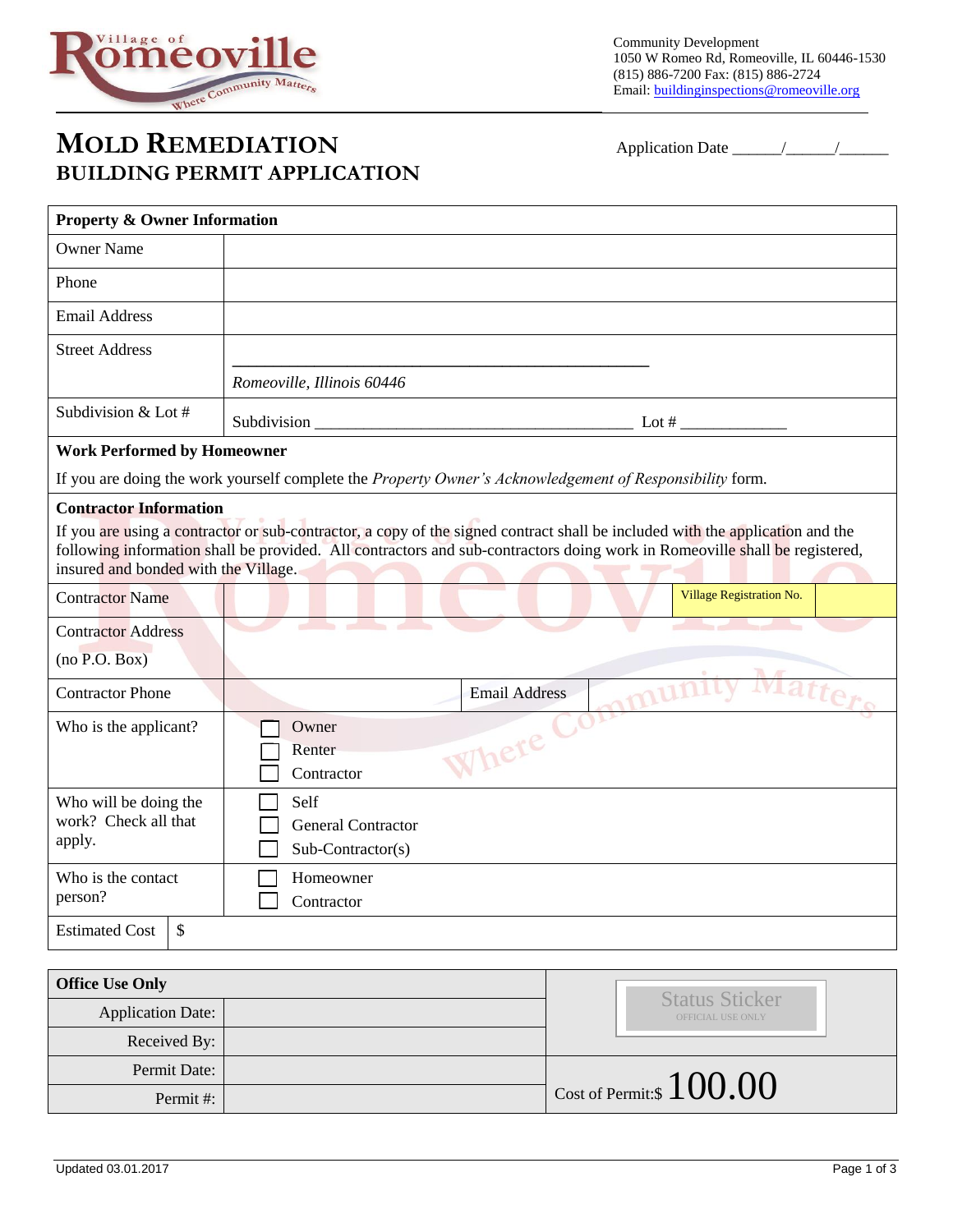| <b>General Requirements</b>                                                                                     |                                                                                                                                                                                                                                                                               |  |
|-----------------------------------------------------------------------------------------------------------------|-------------------------------------------------------------------------------------------------------------------------------------------------------------------------------------------------------------------------------------------------------------------------------|--|
| Please read the requirements and place $a \checkmark$ in the column to the left to confirm that you understand. |                                                                                                                                                                                                                                                                               |  |
|                                                                                                                 | A permit is required, with work performed by a licensed contractor. The Heating/Ventilation/Air conditioning<br>(HVAC) system must be cleaned and checked by a licensed contractor. A mold remediator should have at least<br>one of the following accredited certifications: |  |
|                                                                                                                 | *Industrial Hygienist<br>*Healthy Home Specialist (HHS)<br>*Council-Certified Indoor Environmental Remediator (CIER)<br>*Council-Certified Microbial Remediator (CMR)<br>*Council-Certified Microbial Remediation Supervisor                                                  |  |
|                                                                                                                 | To prevent health effects and to ensure proper remediation the following steps must be followed:                                                                                                                                                                              |  |
|                                                                                                                 | *Use a hepa filter respirator minimum PPE is an N-95 respirator.                                                                                                                                                                                                              |  |
|                                                                                                                 | *Proper protective clothing must be worn.                                                                                                                                                                                                                                     |  |
|                                                                                                                 | *Wear rubber gloves.                                                                                                                                                                                                                                                          |  |
|                                                                                                                 | *Open all windows in the area in which the remediation is being done.                                                                                                                                                                                                         |  |
|                                                                                                                 | *Shut down the entire mechanical (HVAC) system during remediation.                                                                                                                                                                                                            |  |
|                                                                                                                 | *Use proper exhaust fan (s) to move air out of affected area.                                                                                                                                                                                                                 |  |
|                                                                                                                 | *Provide constant negative pressure by mechanical means in the affected area.                                                                                                                                                                                                 |  |
|                                                                                                                 | *Use only trained employees.                                                                                                                                                                                                                                                  |  |
|                                                                                                                 | *Use Hepa Vacuums only.                                                                                                                                                                                                                                                       |  |
|                                                                                                                 | *All damaged material must be double-bagged in 6-Mil or thicker                                                                                                                                                                                                               |  |
|                                                                                                                 | *A rough inspection will be conducted to make sure area under remediation has been properly prepared.                                                                                                                                                                         |  |
|                                                                                                                 |                                                                                                                                                                                                                                                                               |  |

| <b>Polyethylene Bags</b> |                                                                                                                         |  |
|--------------------------|-------------------------------------------------------------------------------------------------------------------------|--|
|                          |                                                                                                                         |  |
|                          | *Bagged materials may be discarded with ordinary construction waste.                                                    |  |
|                          | *Large items must be covered with polyethylene sheeting and sealed with duct tape and removed from containment<br>area. |  |
|                          | *Polyethylene sheeting must be used in containment area and should billow inward.                                       |  |
|                          | *Employees must wear goggles.                                                                                           |  |
|                          | *Disposable clothing is recommended.                                                                                    |  |
|                          | *Contractor must conduct visual and sensory survey of the area.                                                         |  |
|                          | *Bio Aerosol sampling may be required.                                                                                  |  |